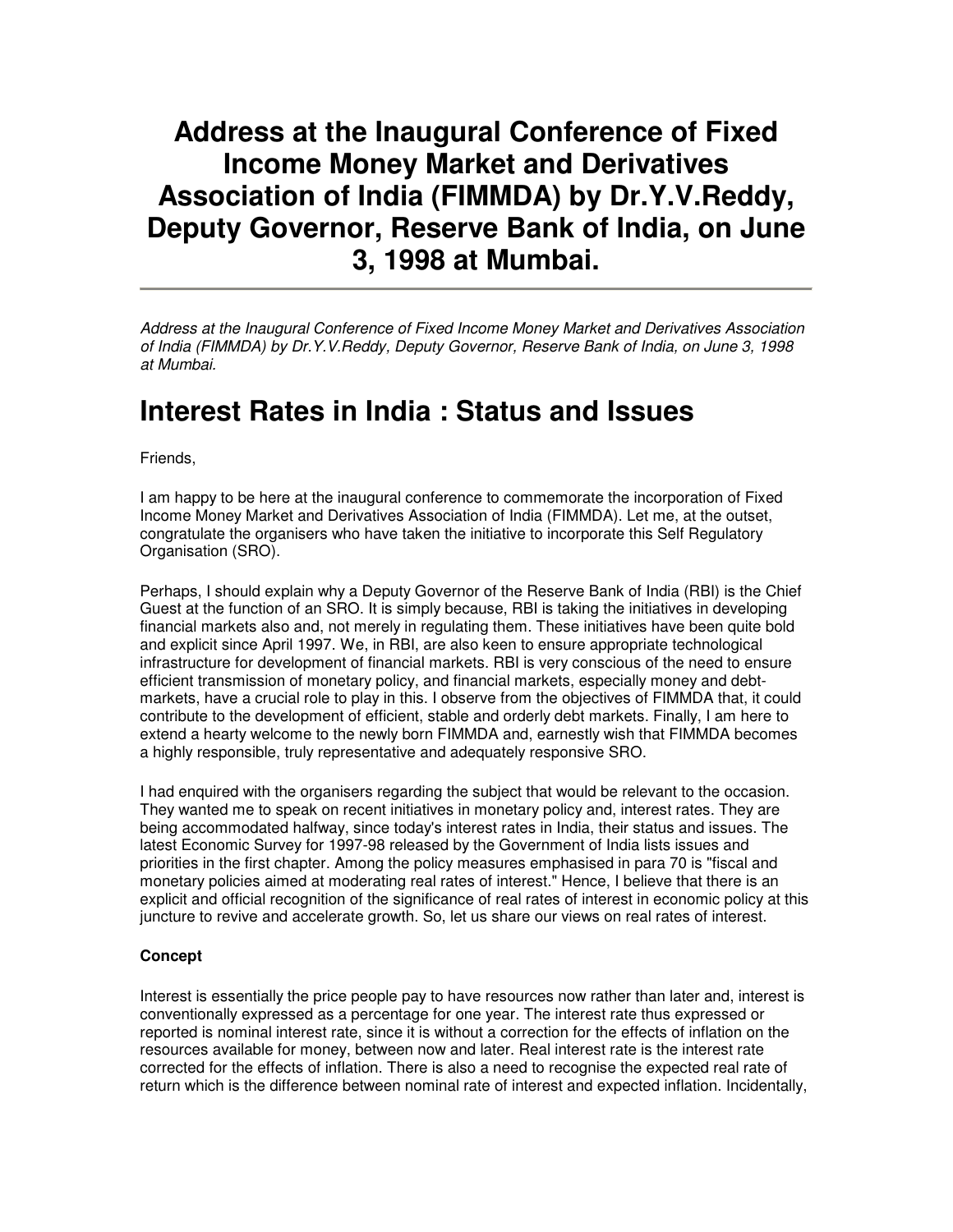in all discussions on interest rate, one has to account for other elements such as risks and liquidity or term structure, although we may not state them explicitly.

From a policy point of view, we need to recall some features of real interest rate.

First, the real interest rate is not an observed phenomenon; it is computed by deducting inflation rate from the nominal interest rate.

Second, what is more relevant from the policy point of view is the expected or ex ante real interest rate which is measured by the difference between the nominal market interest rate and the expected inflation. An ex-post high real interest rate may reveal the difference between the expected and actual inflation rate, rather than the factors which determine the real rate.

Thirdly, the real interest rate refers to return on investment net of various kinds of risk premia.

Fourthly, taxation of interest income creates a wedge between the interest earned and the posttax rate of return on investment. Since tax rates generally apply to nominal interest income, the post-tax real rate of return is lower than that applied to the real interest income.

#### **What determines the real interest rates?**

Some of the important policy issues in considering real interest rates are:

First, most markets follow a reference or benchmark rate which is a risk neutral rate. Government security rates are ideal candidates for the reference rate. An increase in the real interest rate in the government security market therefore transmits to other segments of financial market, no doubt depending on the degree of integration among markets.

Secondly, in the context of the economy as a whole, or in macroeconomic policy, the sustainability of the real interest rate is critical. Ideally, the expected real interest rate in the economy should reflect the potential rate of return on the capital stock. If an economy is operating on the maximum attainable efficiency, the rate of return on capital or the growth rate of real GDP should provide an indicator of the real interest rate in the economy. In the case of advanced economies, which are more or less operating on the best attainable efficiency level, the real growth rate sets the limit for the real interest rate in the economy. It is interesting, therefore, to observe that the typical real interest rate on government paper in some of the advanced economies vary from 3 to 4 per cent, which is close to their growth rate of GDP. In the case of developing economies, the typical real interest rates are higher than those of the developed economies which is perhaps explained by the higher rates of growth in these economies. It is possible that for a fast growing and high performing economy, the real rate of interest may in fact stay higher than the real growth rate, if the potential growth rate is higher than the actual growth rate and if expectation regarding the future growth rate is strong. However, a persistent high real interest rate which exceeds the real growth rate is not sustainable in the long run as this implies that the service cost of the capital stock exceeds the rate of return from capital.

Thirdly, a significant part of the real interest rate is due to the stance of the central bank in the market. If the monetary signalling is substantial, the market real interest rate can considerably diverge from the equilibrium real interest rate. The signalling route of monetary policy, therefore, constitutes a crucial determinant of real interest rate.

Fourthly, the real interest rate is significantly influenced by the efficiency of the financial system. A well functioning financial market helps reduce the cost of financial intermediation, and thereby brings down the spread between the interest rate on savings and that charged on investment.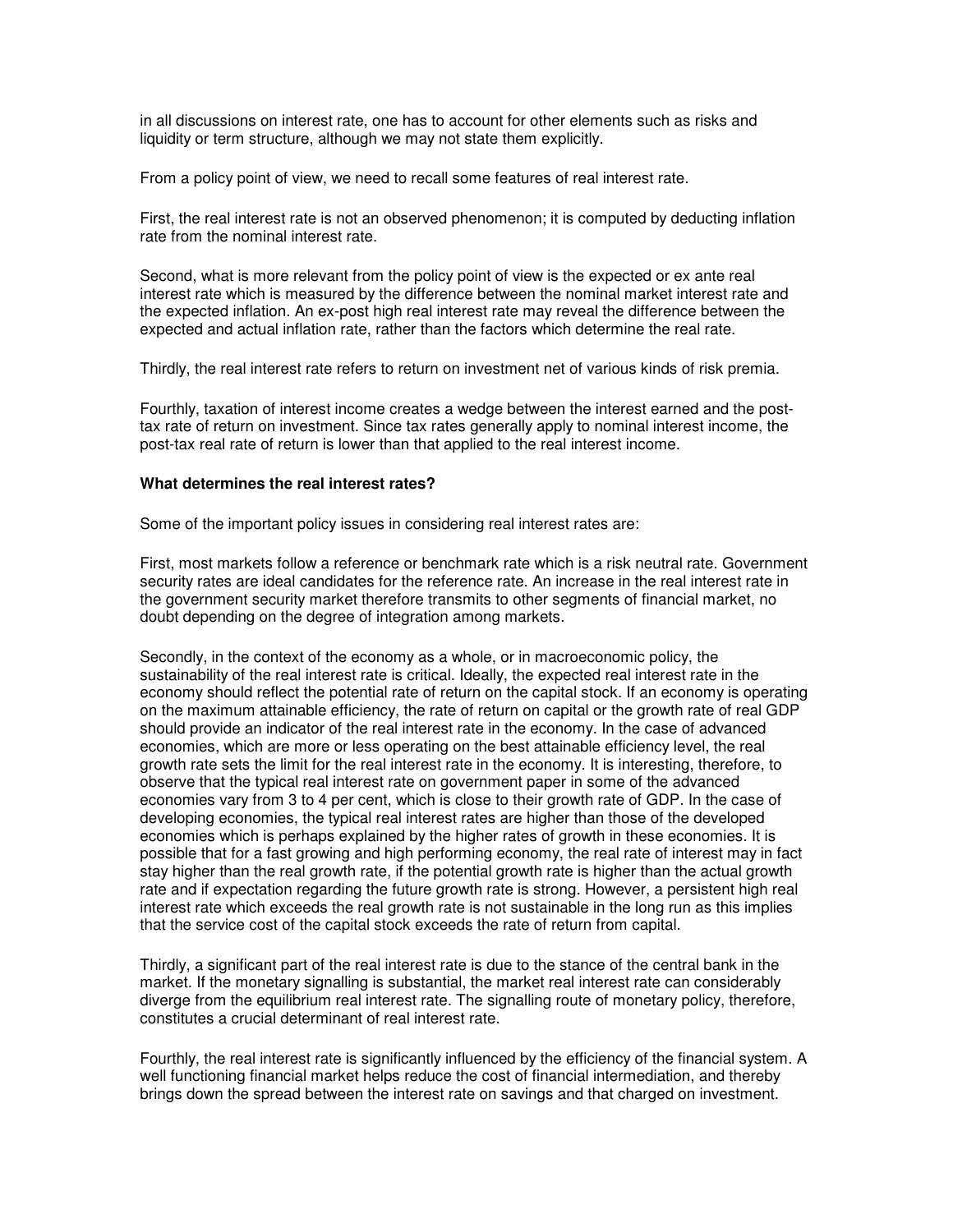Fifthly, an unsustainable fiscal policy, with a high burden of public debt, provides a downward stickiness to the real interest rate.

Sixthly, in an open economy, with a high degree of capital mobility, the domestic real interest rate is considerably influenced by the world interest rate. A fully convertible capital account without restrictions on cross-border capital movement implies full convergence of domestic interest rate with the world interest rate and any difference between the domestic and world interest rate is then attributed to the expected exchange rate changes. One can also argue that a certain degree of imperfection in capital mobility can become a desirable policy option for exercising control over the domestic interest rate and to enhance its effectiveness in the economy, but the desirability will depend on the efficiency of policy intervention.

## **The Relevance of Positive Real Interest Rate**

The policy relevance of a positive real interest rate stems from several aspects, although there is no conclusive evidence that a positive real interest rate is essential for promoting economic growth in developing countries.

First, a positive real interest rate provides incentive for savings and allocates investment more efficiently. This has been the main driving force behind the motivation of financial liberalisation in many economies.

Secondly, a positive real interest rate across a range of financial instruments ensures greater degree of integration of financial markets and improves the elasticity of substitution among assets.

### **Trends in Interest Rates in India**

In the Indian context, movements in the real interest rates were not a major concern as long as the interest rates were highly regulated and the resource allocation was largely determined by plan framework. With the economic reforms, especially in the monetary and financial sector which encompassed deregulation of interest rates, there has naturally been heightened concern about interest rate movements. As you are aware, interest rates are now largely market-determined.

In the government securities market the coupon rate on various maturities increased from the range of 10.50 - 11.50 per cent in 1990-91 to 13.25 - 14.00 per cent in 1995-96 but the rates have since declined gradually to the range of 10.85 - 12.15 per cent in 1997-98. In the current financial year so far, the yield of ten-year government security has declined to about 12.0 per cent. The weighted average interest rate on government dated securities increased more than 2 percentage points from 11.41 per cent in 1990-91 to 13.75 per cent in 1995-96, but declined subsequently to 11.82 per cent in 1997-98. At the shorter end, the 91-day treasury bill rates showed considerable fluctuations, rising from 4.6 per cent in 1991-92 to an average of 12.67 per cent in 1995-96 but coming down sharply in the following two years to 6.83 per cent in 1997-98. Following the freeing of term deposit rate in July 1996, interest rate on bank deposits (public sector banks) of more than one year maturity increased to a range of 11 to 13 per cent in 1996-97, but softened since then to a range of 9.5 to 12.5 per cent in 1997-98. The wide spreads of rates in a sense reflect market imperfections. After the abolition of minimum lending rate in October 1995, the typical prime lending rate of public sector banks has seen a progressive decline from 16.5 per cent in 1995-96 to 14.0 per cent by March 1998 and further to 13 per cent in the case of major public sector banks by May 1998. The prime lending rates of financial institutions peaked in 1995-96 and declined in the subsequent two years. The interest rates on the taxable public sector bonds were down to a range of 12 to 17 per cent in 1997-98 compared to 13.7 to 17.75 per cent in 1996-97. The typical interest rate on small savings and provident funds have remained at about 12 per cent since 1992-93.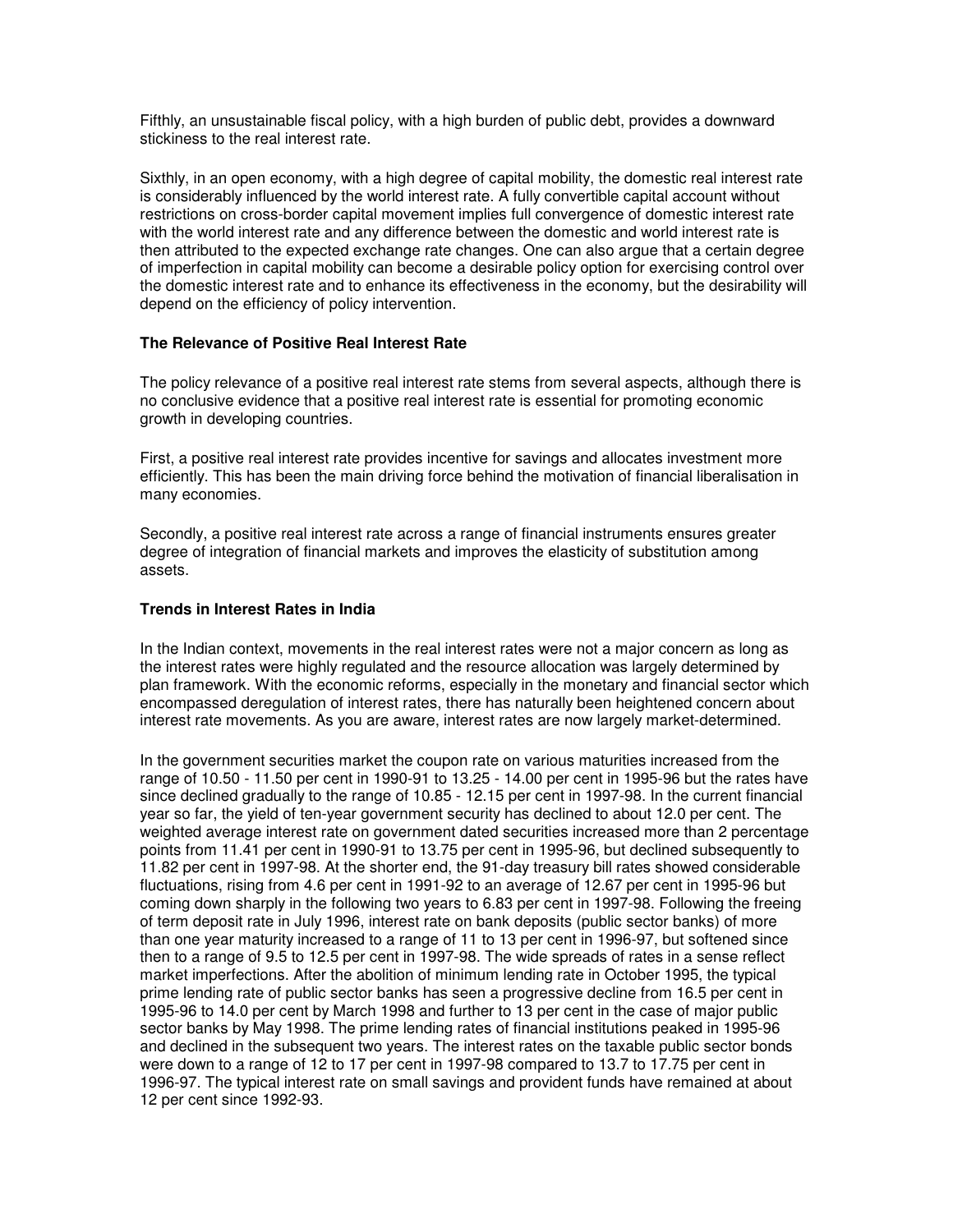## **What do the above trends in the nominal interest rate indicate?**

First, the nominal interest rate at the long-end of the market remained fairly strong compared to the rates at the short-end. The difference between the average yield of the 364-day treasury bill and 10 year government bond increased to 3.69 percentage points in 1997-98 from 2.18 percentage points in 1996-97 and 1.13 percentage points in 1995-96. This indicates, to some extent, that the long-term expected inflation and the real interest rate in the economy are higher than those in short-run. We should note that, the prevailing conditions in the secondary markets impose a liquidity premium on government stock in addition to a premium for longer maturities. As markets develop, reduction in liquidity premium will come to a level that will reflect only the premia for the term structure. At that stage, the spreads between the short-term and long-term should narrow and would reflect only premium for maturities. Analytically the long-term rate of interest is the average of the future anticipated short-term rate adjusted for risk and liquidity.

Secondly, the spread between the interest rate on government security on the one hand, and that on other financial instruments, on the other, has been ruling at a high level. At the short-end, the yield spread between the 91-day treasury bills and typical commercial paper` rate increased from 1.63 to 2.63 percentage points in March 1997 to 6.75 to 8.92 percentage points in March 1998. At a relatively longer end, the difference between the yield on the public sector bond (taxable) and 5 year government security rate ranged between 0.85 to 5.85 percentage points in 1997-98 compared to 0.2 to 4.2 percentage points in 1996-97. The yield differences may imply the changing risk perception of investment in non-government financial assets. The large yield differences may also be explained by virtual absence of secondary markets for PSU bonds, inhibiting stamp duty structures, non-repoable status for bonds that have not been dematerialised, etc. The yield differences could be higher if one considers the front-end discounts and other such features that accompany bond issues.

Thirdly, the spread between the deposit rate of banks and the government security rate for comparable maturity has declined sharply in recent years. There has been a tendency of both these rates to converge after the ceiling on deposit rate was removed. This is revealed by the fact that the spread between the yield rate on five year Government paper and the maximum deposit rate offered by public sector banks on term deposits has been declining since 1995-96. We should bear in mind the fact that in our market, the yield on government securities apprears to be more sensitive to developments in the domestic and international markets than deposit rates. In fact, it has been observed at times that bids in auctions of long-term government paper are unduly influenced by prevailing call market rates. Also, the resource base for large public sector banks includes float funds and saving deposits, and to this extent, the relationships between deposit rates and government security prices are not intimate.

#### **Trends in the Real Interest Rate**

The real interest rates based on the actual inflation rate computed from the Wholesale Price Index (average of weeks) show that, in the government security market the real rate varied between 5.95 per cent to 7.25 per cent for maturities ranging from 3 year to 10 year in 1997-98 compared to 7 per cent to 7.25 per cent in 1996-97 and 5.85 per cent to 6.2 per cent in 1995-96. Based on the weighted average yield, the real interest rate was placed at 6.92 per cent in 1997- 98 as against 7.29 per cent in 1996-97 and 5.95 per cent in 1995-96. On the whole, the real interest rate on government bonds has been around 6 to 7 per cent during the last three years. The real rate has declined to below 6 per cent in the more recent months. An important aspect for us to note is that the sharp increase in the real interest rate in 1997-98 and 1996-97 is not due to the hardening of the nominal interest rate, but rather due to a steady decline in the inflation rate in these two years. The inflation rate in 1996-97 at 6.4 per cent declined by 1.4 percentage points over 1995-96 whereas the weighted average nominal interest rate on dated government securities in that year declined by only 0.06 percentage points. So, almost the entire improvement in inflation rate in 1996-97 was reflected on the real interest rate which rose by 1.34 percentage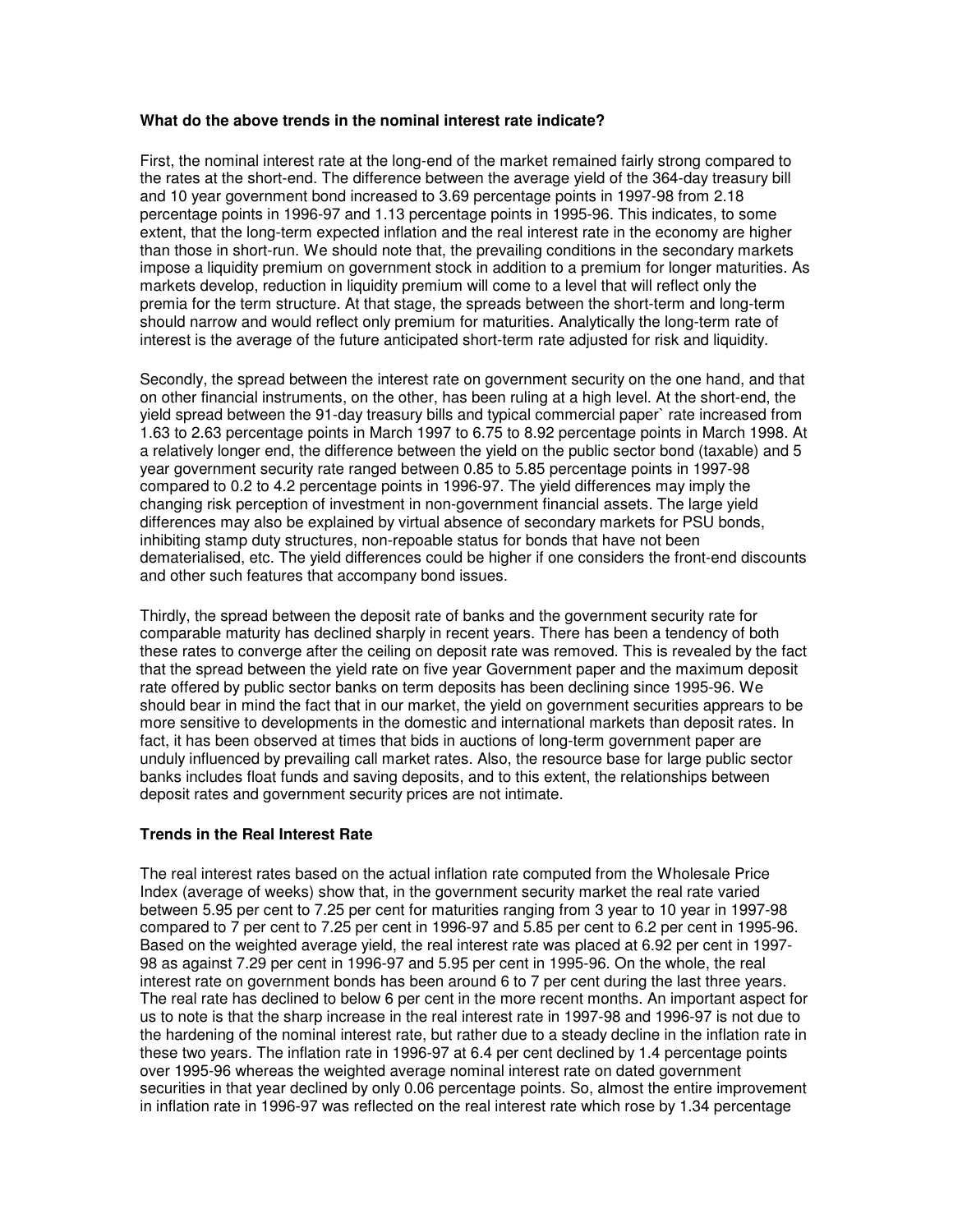points in that year. In 1997-98, inflation rate has shown a significant decline to 4.9 per cent. Despite a 1.87 percentage point decline in the weighted average interest rate on government bonds in 1997-98, the real rate declined marginally by 0.36 percentage point.

We need to add an important caveat here, that calculations of real rates of interest should take into account the distributed lagged effect. Illustratively, the nominal interest rate in year t needs to be adjusted by taking into account a five-year moving average of the inflation rates in year t, t-1, t-2, t-3, t-4, with weights of say 5, 4, 3, 2, 1. In other words the present inflation rate has a larger impact than the inflation rate in the year t-4.

This has an important policy implication in that as long as the current decline in the inflation rate is not fully captured in expected inflation and reflected in the corresponding decline in the nominal interest rate, the real interest rate would appear to have a tendency to rise, particularly in the long-end of the market. The nature of inflation expectation in an economy then has a significant impact on the real interest rate. If the inflation expectation is forward looking, a credible inflation control policy backed by the achievement of a low inflation rate can quickly alter the long-term inflation expectation and bring down the level of nominal interest rate in the economy. On the other hand, if investors are guided by the past inflation achievements and are backward looking in forming their inflation expectation, the adjustment between the expected and actual inflation can be slow.

In the context of the Indian economy the evidence points to backward-looking expectation behaviour among investors given the wide divergence between the decline in inflation rate and the real interest rate. The expected inflation in Indian economy has been estimated by an internal RBI study to be at around 8 per cent in 1997-98. The ex-ante real interest rate on government bonds based on the expected inflation and weighted average yield on dated securities therefore works out to around 4 per cent in 1997-98 as against 5 per cent in 1996-97.

In the banking sector the movement of real deposit and lending rates are, more or less in tune with the developments in the government security market. Based on the actual inflation the real deposit rate and the real lending rate (based on PLR) were placed at 7.6 per cent and 9.1 per cent, respectively in 1997-98. These are higher than those in 1996-97 at 6.6 per cent and 8.6 per cent, respectively. Based on expected inflation, however, the real interest rate for term deposits of maximum maturity is estimated at a little over 4 per cent in 1997-98 and the real lending rate at about 6 per cent. The spread between the median term deposit rate and lending rate at PLR is placed at around 3 per cent in 1997-98, a little higher than that in 1996-97, but substantially lower than 4.5 per cent in 1994-95 and 1995-96. There could be a decline in the spread between the deposit and lending rate in the recent years, partly due to the competitive rates offered by banks on deposits after the deregulation of deposit rates and the decline in the prime lending rate. It is, however, important to note that the spread calculated on the basis of the PLR and median deposit rate has certain limitations since the average deposit rate and lending rate can vary significantly from these rates. An idea of the actual spread of the banking sector can be had from the net interest income spread of the public sector banks, which as a percentage of total assets has increased from around 2.4 per cent in 1992-93 and 1993-94 to 2.9 per cent in 1994-95 and, over 3 per cent in 1995-96 and 1996-97.

#### **Explanatory Factors**

The above trends in the real interest rate raises an important question : Is the current level of real interest rate high in India? This question has been of particular relevance, in the context of the significant increase in the real lending rate of the commercial banks and, a large increase in the real interest rate on government papers. It should be noted that much of the recent increase in the real lending rate is due to decline in the inflation rate. To the extent that, there is a wide difference between the expected and actual inflation rate, the current level of real interest rate does not reveal the true magnitude of expected real interest rate in the economy. As the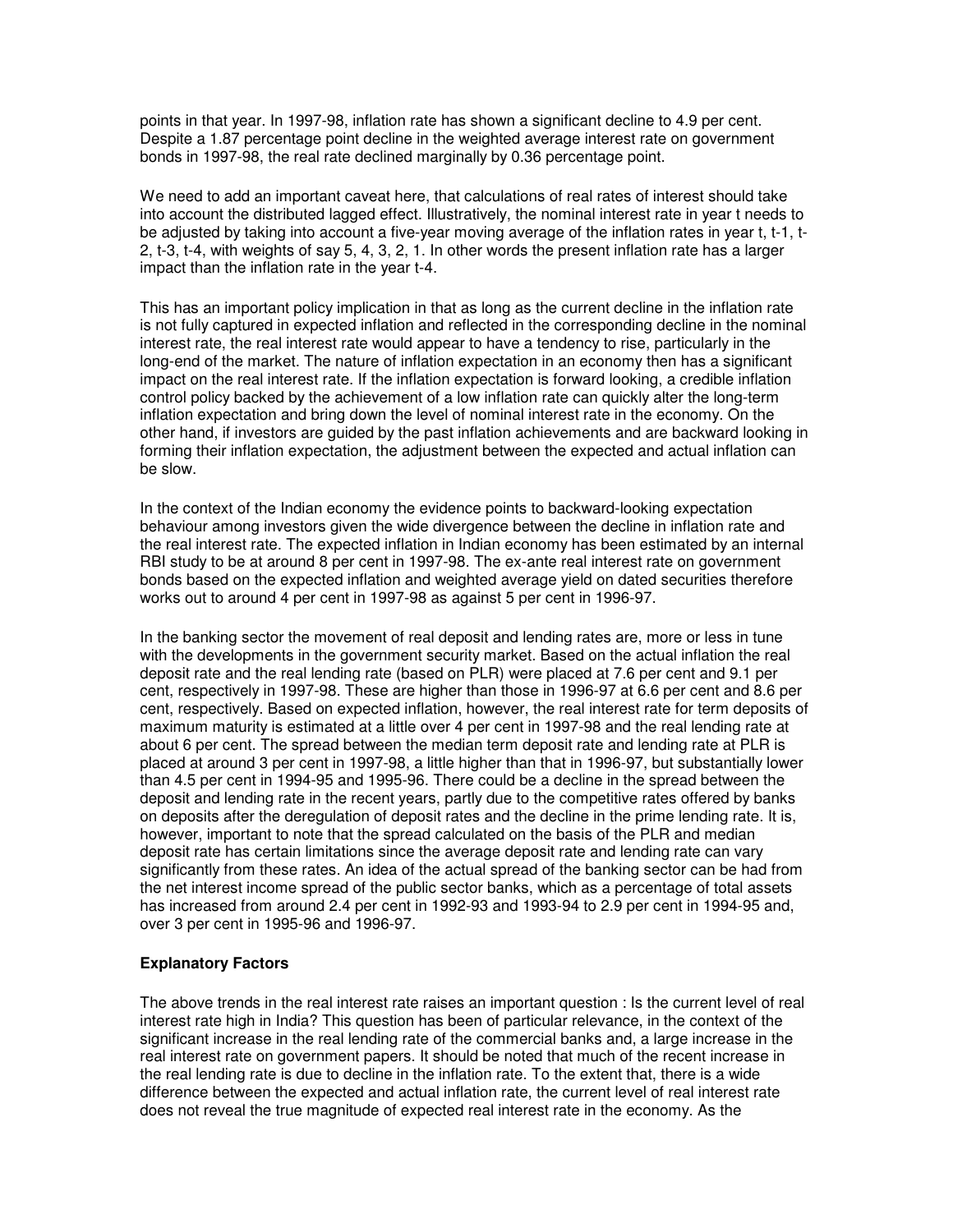estimates of expected inflation show, about 3 percentage points in real interest rate is accounted for by the high expected inflation. Therefore, the expected real lending rate was around 6 per cent in 1997-98, which can be consistent with the recent trends in the saving (22.1% to 26.1% of GDP during 1992-93 to 1996-97); investment (23.3 per cent to 27.3 per cent of GDP during 1992-93 to 1996-97) and growth rates (5.0 per cent to 7.8 per cent during 1992-93 to 1997-98) in the Indian economy.

The real deposit rate and the real lending rate based on the expected inflation (range of 2.2 per cent to 4.4 per cent and 6.0 per cent to 7.8 per cent, respectively) appear to be more or less within the bounds of the GDP growth rate since 1994-95. The strengthening of the real deposit rate has occurred alongside a steady growth in the saving and investment rate in the recent years. It is important to recognise that the growth in broad money has kept a reasonable pace creating an appropriate liquidity condition in the economy. Except for 1994-95 and 1995-96, when the large M3 growth at 22.3 per cent in the former year was deliberately compensated by a modest growth of 13.7 per cent in the latter year, growth rate of M3 was in the range of 15.7 per cent to 18.4 per cent during 1992-93 to 1997-98.

#### **Reasons for Pressure on Real Interest Rate**

What are the major factors that could have caused pressure on the real interest rate in India?

First, a significant part of the recent increase in real interest rate has perhaps stemmed from a relatively high long-term inflation expectation. The current level of expected inflation seems to be significantly higher than the actual inflation rate in the economy during the past two years. For example, the real interest rate has strengthened by about 3 percentage points in 1997-98 almost solely due to the decline in actual inflation rate. To the extent that the mind-set regarding the historical inflation rate in the Indian economy can be addressed, by credible policy measures, the nominal interest rate should decline, in tune with the decline in current inflation rate, thus bringing down the pressure on real interest rate.

Secondly, the recent strengthening of real interest rate has a major of part of its origin in the government finances also. Although the ratio of the combined government sector fiscal deficit to GDP has by and large come down in recent years, the high absolute size of fiscal deficit has exerted pressure on the real interest rate in the government security market. With markets getting increasingly integrated, the demand pressure in the government security market has repercussions on the entire gamut of interest rates in the economy.

Thirdly, a major reason for the lack of sufficient downward flexibility in the real lending rates stems from the stickiness of spread in the banking sector. The spread in the banking sector is influenced by two sets of factors, the efficiency factors and the policy factors. An increase in efficiency in financial intermediation is reflected on the low operating cost and hence in a low spread maintained between the deposit and lending rate. Reducing the real interest rate would therefore require a significant reduction in the operating cost of the banking sector. There are, no doubt, a number of policy factors also which influence interest income and the spread in banking sector but the strongest influence on the spread comes from the operating cost.

Fourthly, there is an interest tax at the rate of 2 per cent which the banks load on to the borrowers in addition to the rate of interest charged. This goes on to add to the cost of borrowing, while increasing the difference between deposit rate and cost of funds to borrowers.

Fifthly, the high effective rate of return offered on some of the non-marketable borrowings of government such as small savings, relief bonds and provident funds has provided a competitive pressure on the real interest rate on bank deposits. The effective rate of return on small savings after taking into account tax rebates on investment is substantially higher than the nominal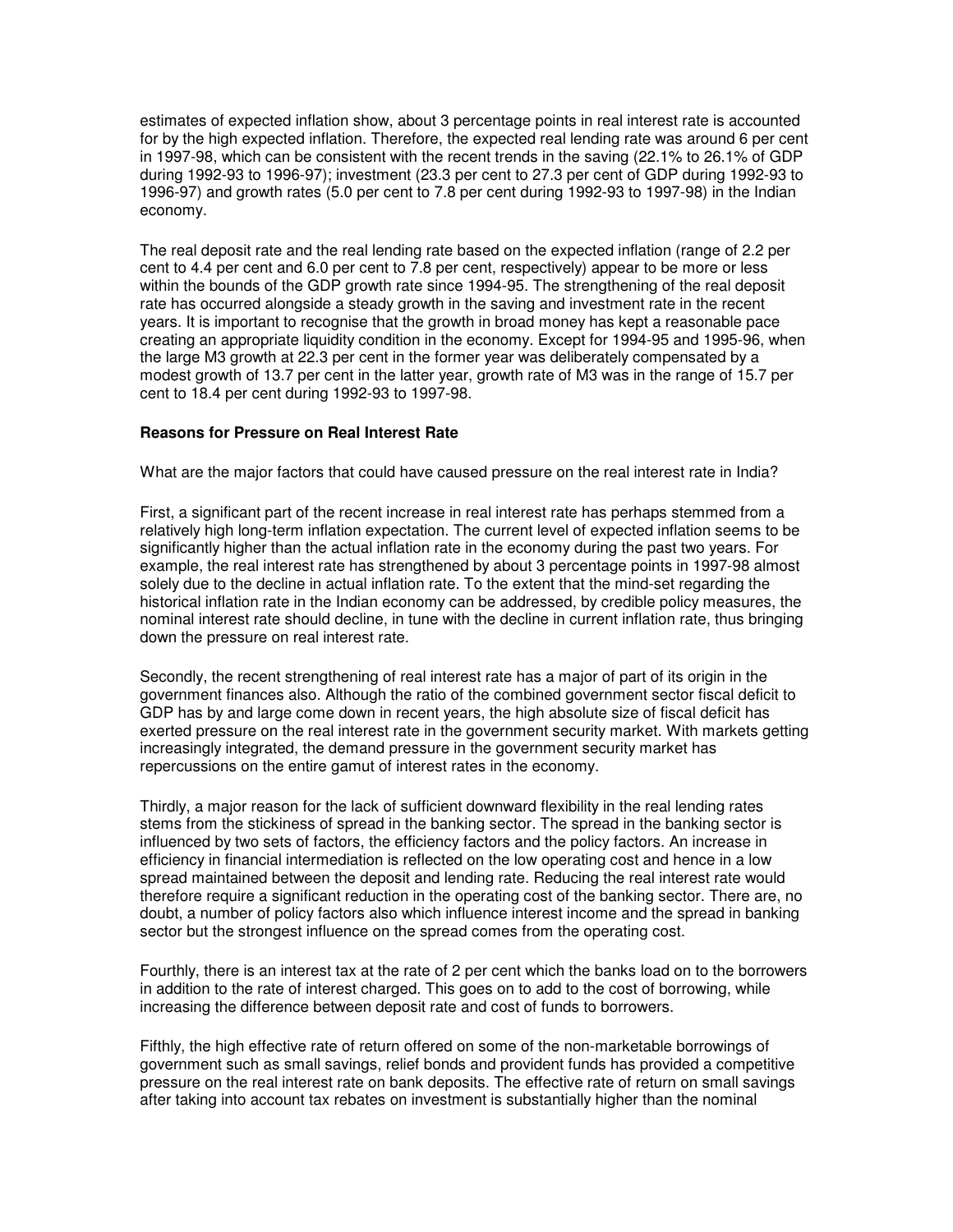interest rate on bank deposits. Consequently, the real effective interest rate on small savings are far higher than the real bank deposit rate. To the extent that investment in both these assets are mostly concentrated in the household sector, and there is a significant substitution between them, a high post-tax real interest rate on small savings creates a competitive pressure on the real interest rate on bank deposits.

### **Policy Issues**

This analysis of real interest rates points very clearly to certain major areas that need attention. In fact, many of these areas have already been subjected to substantial policy initiatives though, more needs to be done.

## (a) Government Borrowing Programme

A relatively large borrowing programme by government, as we had seen, is not conducive to moderation in real interest rates, especially in the light of persisting revenue deficits. In the current year, the fiscal deficit is being brought down from 6.1 per cent of GDP in 1997-98 to 5.6 per cent in 1998-99. Similarly, revenue deficit is also sought to be reduced marginally from 3.1 percent of GDP in 1997-98 to 3.0 per cent of GDP in 1998-99. However, substantial progress is needed to eliminate revenue deficit and achieve a much lower sustainable fiscal deficit.

## (b) Bank Spreads

The spread between deposit rate and lending rate can be reduced through policy measures, efficiency measures, and other measures. Firstly, the SLR stipulations have been brought down to a statutory minimum of 25 per cent of NDTL. Some reductions in CRR have already taken place, and CRR needs to be reduced further gradually to reach statutory minimum of 3 per cent, from the existing 10 per cent.

Secondly, interest rate or other stipulations implying cross subsidy or inadequate scope for factoring in credit risk in spreads have a tendency to add to the interest costs to many investors. With substantial deregulation, most, if not all of the inefficiencies on this account have been taken care of.

Thirdly, in regard to non-performing assets, substantial progress has been made in transparency, awareness and actual reduction. Announcement by the Finance Minister in the recent budget on expanding and strengthening debt recovery systems/tribunals as also comprehensive legal reforms should in due course aid the process of reduction in NPA, and thus cost of intermediation, further. Perhaps, determined and vigorous follow-up on these proposals is to be ensured, keeping in view the recommendations of the latest Narasimham Committee.

Fourthly, the operating costs can be reduced only by a whole range of measures that would enhance competitive efficiency particularly of public sector banks which account for a large part of financial intermediation. Here, the skills, the working environment and incentive structures for officers and staff of banks are at least as important as the systems. Progress has been made in terms of some autonomy, and a large degree of awareness but a lot more ground needs to be covered to increase operational efficiency in these banks. Some indicative approaches are available in the latest Narasimham Committee Report.

Fifthly, as already mentioned, interest tax adds to the cost of borrowing apart from making intermediation through banking channels more expensive than other channels. In fact, the need to dispense with this was accepted and some progress was made in the budget for 1997-98, when an interest-tax which was levied at the rate of 3 per cent on the interest income of lending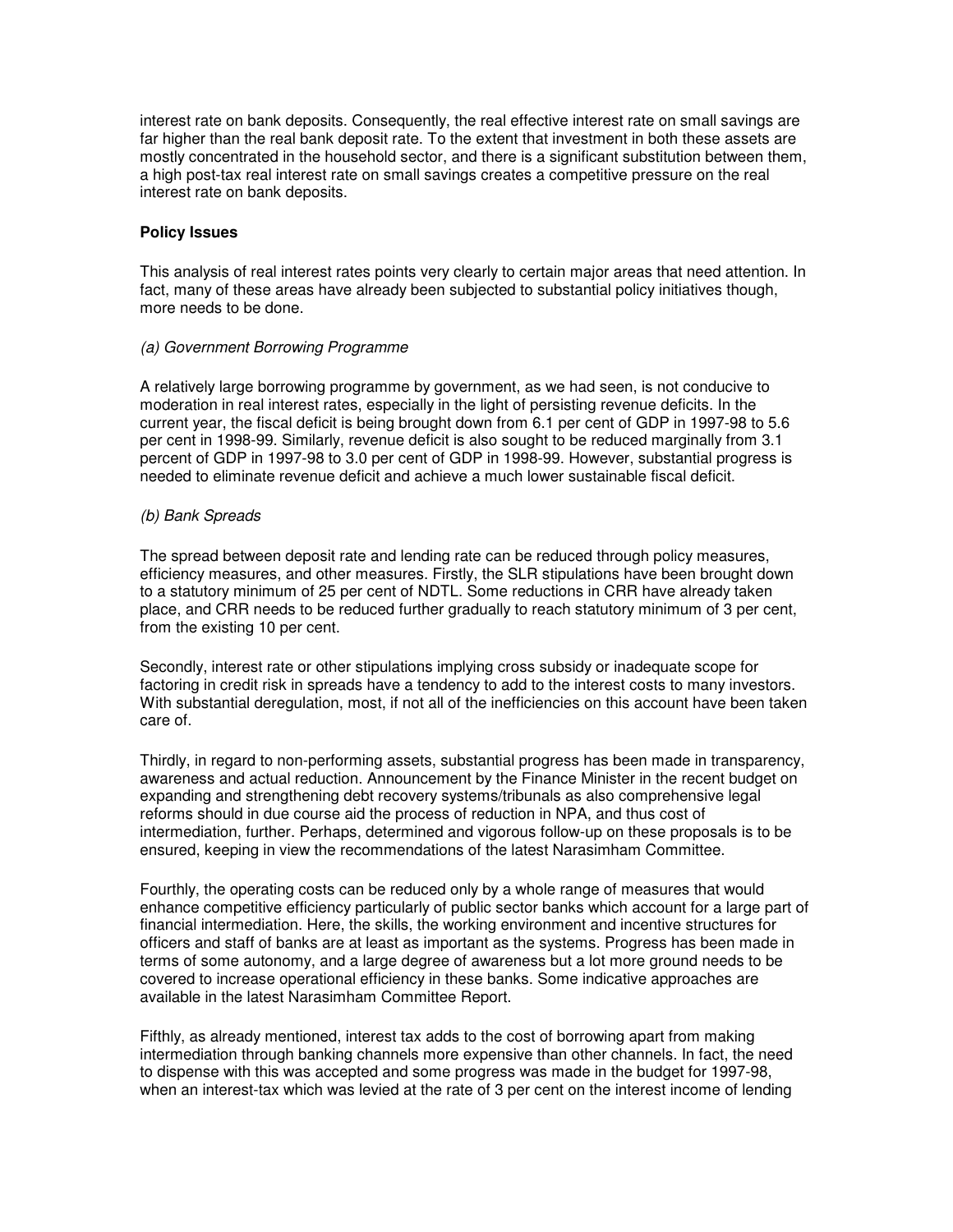institutions, including banks and NBFCs was reduced to 2 per cent. This has to be eliminated to keep down the cost of borrowing.

## (c) Capital Inflows

During periods of large capital inflows, attempts are made by central bank to sterilise the accretion to reserves, and in the process there is a pressure on interest rates. In the recent past, there have been bouts of large capital inflows and excessive reliance on open market borrowings was avoided by using other measures also such as reserve requirements. The policy in regard to appropriate level and composition of capital flows as also the measures to mitigate ill effects of large capital flows that has served us well so far and hence needs to be pursued. To the extent that the economy can demonstrate higher absorption capacity of such inflow, the need for sterilisation could be obviated by that extent, bringing down the pressure on interest rate. This would, of course, need higher level of investment in critical sectors. Needless to say, the interest rate policy must be coordinated with exchange rate policy as well as fiscal policy to avoid instability.

## (d) Other Interest Rates

As we observed, there are instruments available for savers which give high yield, with some tax concessions also, such as relief bonds (10 per cent tax-free) and National Savings Certificates (12 per cent tax-free). Mechanisms need to be mounted to ensure that these rates are reviewed and brought into alignment with a consistent interest rate policy framework. A beginning has been made by the Government of India through the appointment of R.V. Gupta Committee on issues relating to Small Savings, in February 1998. The Committee will, inter alia, review interest rate, maturity period and tax incentives of small savings. The Committee, I trust, would explicitly recognise the need for consistency in interest rate policies. Similar review by the Government is desirable in respect of other related rates also.

#### (e) Market Reforms

Since April 1997, successive monetary policies have brought about a number of structural and institutional changes in the different segments of financial markets, especially in the government securities and money markets. The process of further enhancing the efficiency of financial markets will need to be continued. A truly integrated financial market is necessary for the emergence of a reference risk-free interest rate. For this, efficient price discovery in the primary market for government securities is essential. An active secondary market is also necessary. An efficient payments and settlement system will go a long way in reducing the liquidity premium in this market. These measures will result in lower interest rates across markets.

## (f) Inflationary Expectation and Price Stability

The most critical issue in regard to real interest rate is inflation or more importantly, the inflationary expectations. We should recognise that a cognisable inflationary expectation is built on a credible policy of price stability which in turn is possible only when there is a demonstrable national consensus on two issues, viz., commitment to price stability and a reasonable fix on what constitutes price stability.

As demonstrated by various empirical studies and articulated by Dr. Rangarajan, former Governor of the Reserve Bank of India, the inflation rate threshold for India is at a level of about 6 per cent and a rate higher than this optimum level can have adverse consequences for GDP growth. More recent internal studies in the Reserve Bank confirm this view.